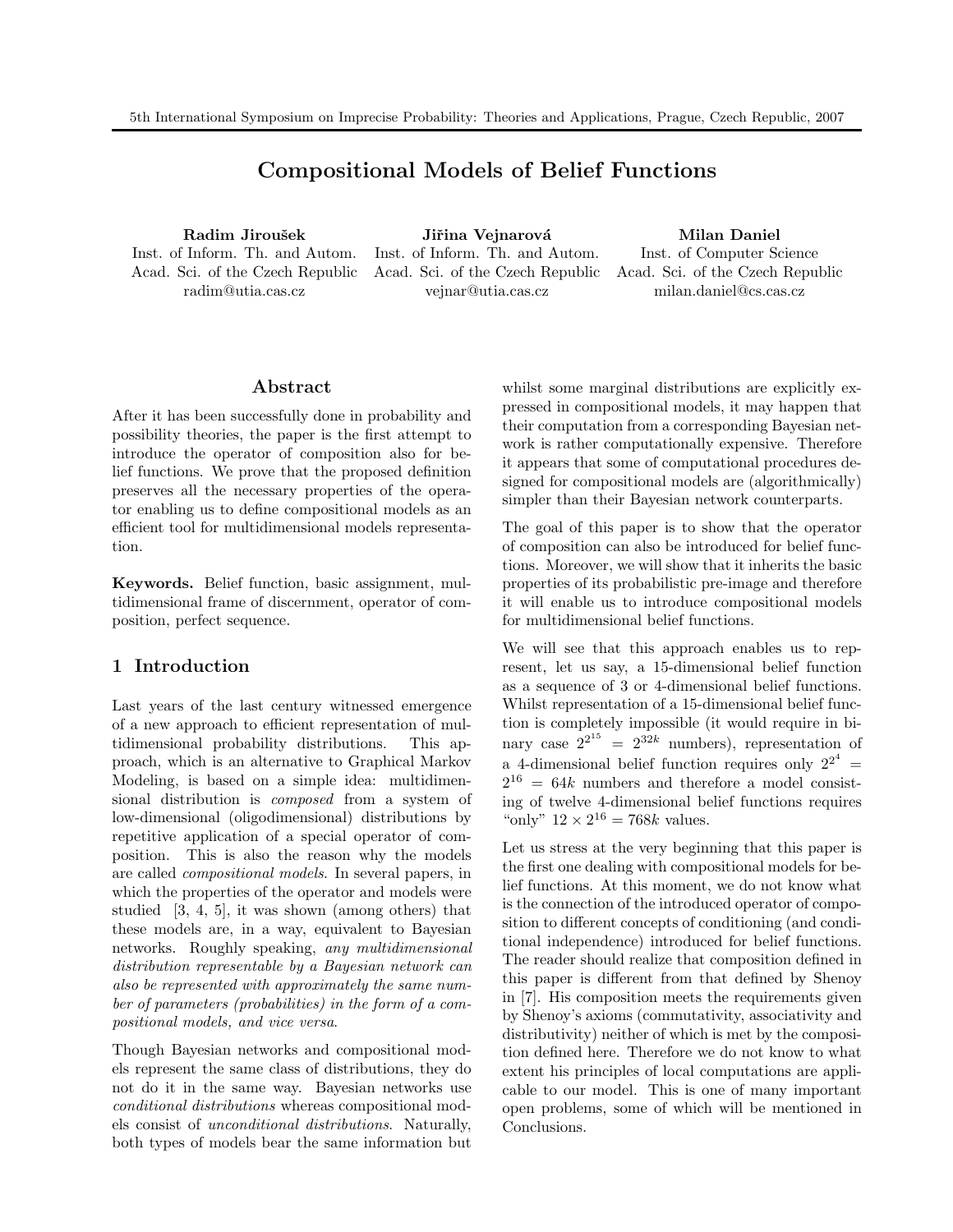The reader familiar with the literature on belief functions is accustomed to the conjunctive rule of combination. Ben Yaghlane et al. [2] apply this rule to the set of marginal and conditional belief functions with the goal to compute a joint belief function in a way analogous to Bayesian networks (so-called Belief Chain Rule). This type of operation again substantially differs from the composition considered in this paper; the conjunctive rule of combination is commutative and associative. Moreover, in older papers, Xu and Smets consider only 2-dimensional belief functions, see e.g. [10].

Though the present paper is a contribution to belief function theory, we will not use the term of *belief func*tion any more in this paper. We are convinced that it will make the paper more legible for the reader when we will restrict our considerations to basic belief assignments, only. Therefore we will define a composition of basic assignments and show how to compose a sequence of simple basic assignments to get an assignment corresponding to a multidimensional belief function.

The contribution is organized as follows. In Section 2 we summarize basic notions, notation and introduce the operator of composition. Its basic properties can be found in Section 3, while Section 4 is devoted to more advanced properties. Finally, in Section 5 we introduce the notion of so-called perfect sequences and demonstrate their importance.

#### 2 Notation

Consider a finite index set  $N = \{1, 2, \ldots, n\}$  and finite sets  $\{X_i\}_{i\in\mathbb{N}}$ . In this text we will consider multidimensional frame of discernment

$$
\Omega = \mathbf{X}_N = \mathbf{X}_1 \times \mathbf{X}_2 \times \ldots \times \mathbf{X}_n,
$$

and its subframes. For  $K \subset N$ ,  $\mathbf{X}_K$  denotes a Cartesian product of those  $\mathbf{X}_i$ , for which  $i \in K$ :

$$
\mathbf{X}_K = \mathsf{X}_{i \in K} \mathbf{X}_i.
$$

A projection of  $x = (x_1, x_2, \ldots, x_n) \in \mathbf{X}_N$  into  $\mathbf{X}_K$ will be denoted  $x^{\downarrow K}$ , i.e. for  $K = \{i_1, i_2, \ldots, i_\ell\}$ 

$$
x^{\downarrow K} = (x_{i_1}, x_{i_2}, \dots, x_{i_\ell}) \in \mathbf{X}_K.
$$

Analogously, for  $K \subset L \subseteq N$  and  $A \subset \mathbf{X}_L$ ,  $A^{\downarrow K}$  will denote a *projection* of A into  $\mathbf{X}_K$ :

$$
A^{\downarrow K} = \{ y \in \mathbf{X}_K | \exists x \in A : y = x^{\downarrow K} \}.
$$

Let us remark that we do not exclude situations when  $K = \emptyset$ . In this case  $A^{\downarrow \emptyset} = \emptyset$ .

In addition to the projection, in this text we will need also the opposite operation which will be called

extension. By an *extension* of two sets  $A \subseteq \mathbf{X}_K$  and  $B \subseteq \mathbf{X}_L$  we will understand a set

$$
A \otimes B = \{ x \in \mathbf{X}_{K \cup L} : x^{\downarrow K} \in A \ \& \ x^{\downarrow L} \in B \}.
$$

Consider a basic (probability or belief ) assignment (or just assignment) m on  $\mathbf{X}_N$ , i.e.

$$
m: \mathcal{P}(\mathbf{X}_N) \longrightarrow [0,1]
$$

for which  $\sum_{A\subseteq\mathbf{X}_N} m(A) = 1$ . For each  $K\subset N$  its *marginal basic assignment* is defined (for each  $B \subseteq$  ${\bf X}_K$ :

$$
m^{\downarrow K}(B) = \sum_{A \subseteq \mathbf{X}_N : A^{\downarrow K} = B} m(A).
$$

Having two basic assignments  $m_1$  and  $m_2$  on  $\mathbf{X}_K$  and  $\mathbf{X}_L$ , respectively (we assume that  $K, L \subseteq N$ ), we say that these assignments are projective if

$$
m_1^{\downarrow K\cap L}=m_2^{\downarrow K\cap L},
$$

which occurs if and only if there exists a basic assignment m on  $\mathbf{X}_{K\cup L}$  such that both  $m_1$  and  $m_2$  are marginal assignments of  $m$ .

Now, let us start considering how to define composition of two basic assignments. Consider two sets  $K, L \subset N$ . At this moment we do not pose any restrictions on  $K$  and  $L$ ; they may be but need not be disjoint, one may be subset of the other. We even admit that one or both of them are empty<sup>1</sup>. Let  $m_1$  and  $m_2$  be basic assignments on  $\mathbf{X}_K$  and  $\mathbf{X}_L$ , respectively.

Our goal is to define new basic assignment, denoted  $m_1 \triangleright m_2$ , which will be defined on  $\mathbf{X}_{K\cup L}$  and will contain all of the information contained in  $m_1$  and as much as possible of information of  $m_2$  (for the exact meaning see properties (iii) and (iv) of Lemma 1). The required property is met by the following definition.

Definition 1 For two arbitrary basic assignments  $m_1$  on  $\mathbf{X}_K$  and  $m_2$  on  $\mathbf{X}_L$  a composition  $m_1 \triangleright m_2$ is defined for all  $C \subseteq \mathbf{X}_{K\cup L}$  by one of the following expressions:

$$
[\mathbf{a}] \text{ if } m_2^{lK \cap L}(C^{lK \cap L}) > 0 \text{ and } C = C^{lK} \otimes C^{lL} \text{ then}
$$

$$
(m_1 \triangleright m_2)(C) = \frac{m_1(C^{lK}) \cdot m_2(C^{lL})}{m_2^{lK \cap L}(C^{lK \cap L})};
$$

[**b**] if  $m_2^{\downarrow K \cap L}(C^{\downarrow K \cap L}) = 0$  and  $C = C^{\downarrow K} \times \mathbf{X}_{L \setminus K}$  then  $(m_1 \triangleright m_2)(C) = m_1(C^{\downarrow K});$ 

<sup>&</sup>lt;sup>1</sup>Notice that basic assignment m on  $\mathbf{X}_{\emptyset}$  is defined  $m(\emptyset) = 1$ . Let us note that this is the only case where we accept  $m(\emptyset) > 0$ , otherwise  $m(\emptyset) = 0$  according to the classical definitions of basic assignment and belief function, see [6].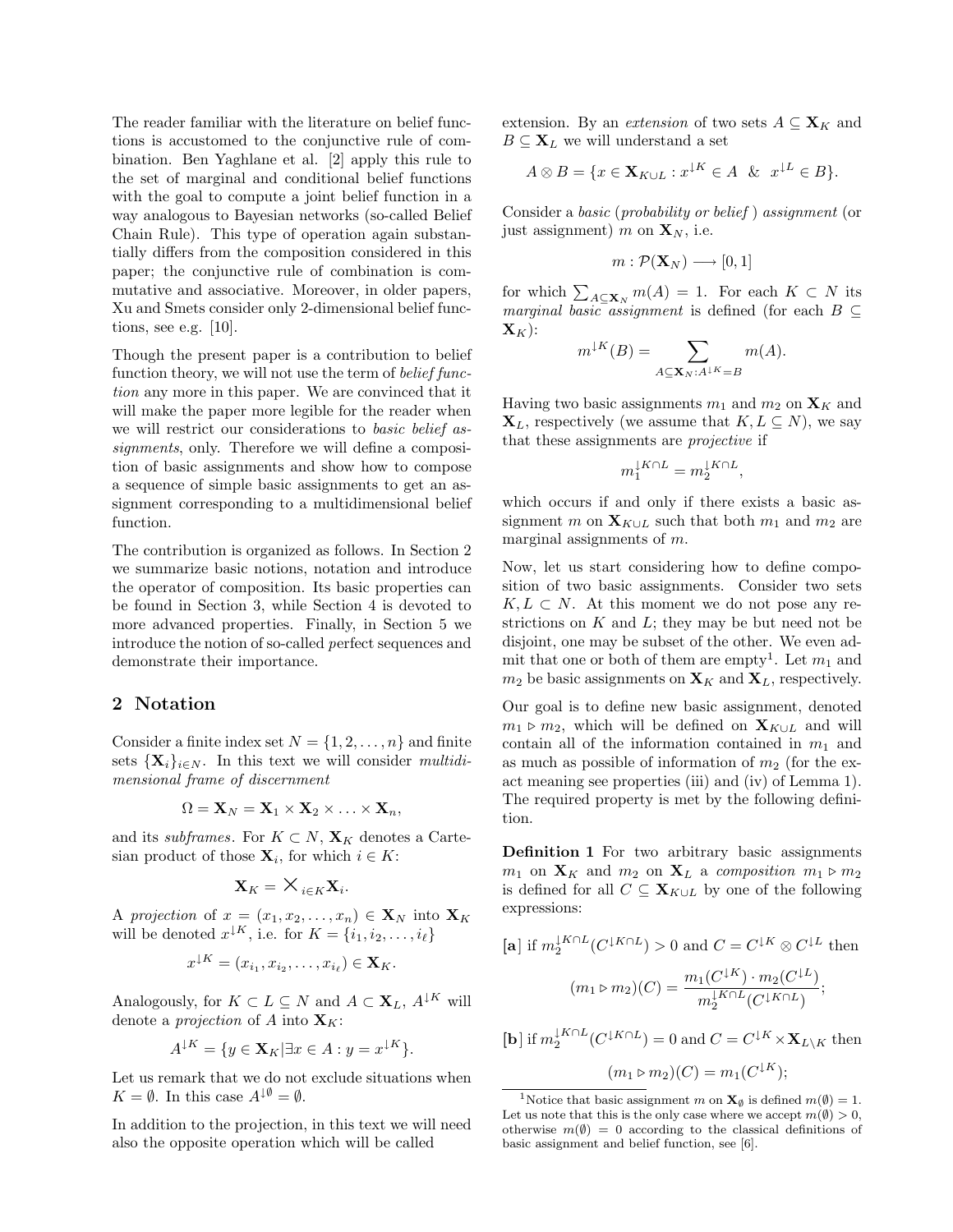[c] in all other cases

$$
(m_1 \triangleright m_2)(C) = 0.
$$

Remark Notice what this definition yields in the following degenerate situations:

- if  $K \cap L = \emptyset$  then  $m_1 \triangleright m_2 = m_1 \cdot m_2$  (recall that  $m_2^{\downarrow \emptyset}(\emptyset) = 1$  – for details regarding this situation see Example 1;
- if  $K \supseteq L$  then  $m_1 \triangleright m_2 = m_1$ .

## 3 Basic properties of composition

**Lemma 1** For arbitrary two basic assignments  $m_1$ on  $\mathbf{X}_K$  and  $m_2$  on  $\mathbf{X}_L$  the following properties hold true:

- (i)  $m_1 \triangleright m_2$  is a basic assignment on  $\mathbf{X}_{K\cup L}$ .
- (ii)  $(m_1 \triangleright m_2)^{\downarrow K} = m_1$ .
- (iii)  $m_1 \triangleright m_2 = m_2 \triangleright m_1 \iff m_1^{\downarrow K \cap L} = m_2^{\downarrow K \cap L}$ .
- (iv) If  $K \subseteq L$  then  $m_2^{\downarrow K} \triangleright m_2 = m_2$ .

*Proof.* Let us first prove that for any  $B \subseteq \mathbf{X}_K$ 

$$
\sum_{A \subseteq \mathbf{X}_{K \cup L}: A^{1K} = B} (m_1 \triangleright m_2)(A) = m_1(B). \tag{1}
$$

Since, due to Definition 1,  $(m_1 \triangleright m_2)(C) = 0$  for any  $C \subseteq \mathbf{X}_{K\cup L} \setminus (\mathbf{X}_K \otimes \mathbf{X}_L)$  (in other words for  $C \neq$  $C^{\downarrow K} \otimes C^{\downarrow L}$  we see that

$$
\sum_{A \subseteq \mathbf{X}_{K \cup L}:A^{K} = B} (m_1 \triangleright m_2)(A)
$$
\n
$$
= \sum_{A \subseteq \mathbf{X}_K \otimes \mathbf{X}_L:A^{K} = B} (m_1 \triangleright m_2)(A)
$$
\n
$$
= \sum_{C \subseteq \mathbf{X}_L:C^{K \cap L} = B^{K \cap L}} (m_1 \triangleright m_2)(B \otimes C).
$$

To prove formula (1), we have to distinguish two situations depending on the value of  $m_2^{\downarrow K \cap L}(B^{\downarrow K \cap L})$ . If this value is positive then

$$
\sum_{A \subseteq \mathbf{X}_{K \cup L}:A^{1K} = B} (m_1 \triangleright m_2)(A)
$$
\n
$$
= \sum_{C \subseteq \mathbf{X}_L:C^{1K \cap L} = B^{1K \cap L}} \frac{m_1(B) \cdot m_2(C)}{m_2^{1K \cap L}(B^{1K \cap L})}
$$
\n
$$
= \frac{m_1(B)}{m_2^{1K \cap L}(B^{1K \cap L})} \sum_{C \subseteq \mathbf{X}_L:C^{1K \cap L} = B^{1K \cap L}} m_2(C)
$$
\n
$$
= \frac{m_1(B)}{m_2^{1K \cap L}(B^{1K \cap L})} m_2^{1K \cap L}(B^{1K \cap L})
$$
\n
$$
= m_1(B).
$$

If  $m_2^{\downarrow K \cap L}(B^{\downarrow K \cap L}) = 0$  then, according to Definition 1, there exists only one  $A \subseteq \mathbf{X}_{K\cup L}$  for which  $A^{\downarrow K} = B$  such that  $(m_1 \triangleright m_2)(A)$  may be positive; namely  $A = B \times \mathbf{X}_{L \setminus K}$ . Therefore

$$
\sum_{A \subseteq \mathbf{X}_{K \cup L}: A^{\perp K} = B} (m_1 \triangleright m_2)(A)
$$
  
=  $(m_1 \triangleright m_2)(B \times \mathbf{X}_{L \setminus K})$   
=  $m_1(B)$ ,

Thus having proved that equality (1) holds true let us start proving assertions (i) – (iv).

ad (i) To prove that  $m_1 \triangleright m_2$  is a basic assignment on  $\mathbf{X}_{K\cup L}$  we have to show that for each  $A \subseteq \mathbf{X}_{K\cup L}$ value  $(m_1 \triangleright m_2)(A)$  is nonnegative (which is evident) and that the sum of all these values equals 1. The latter holds true, too, because (using equality (1))

$$
\sum_{A \subseteq \mathbf{X}_{K \cup L}} (m_1 \triangleright m_2)(A)
$$
\n
$$
= \sum_{B \subseteq \mathbf{X}_K} \sum_{A \subseteq \mathbf{X}_{K \cup L}: A^{\perp K} = B} (m_1 \triangleright m_2)(A)
$$
\n
$$
= \sum_{B \subseteq \mathbf{X}_K} m_1(B) = 1.
$$

- ad (ii) The formula is another form of equality (1).
- ad (iii) Let us first prove

If

$$
m_1^{\downarrow K \cap L} = m_2^{\downarrow K \cap L} \implies m_1 \triangleright m_2 = m_2 \triangleright m_1.
$$

Consider any  $A \subseteq \mathbf{X}_{K\cup L}$ . If  $A \nsubseteq \mathbf{X}_K \otimes \mathbf{X}_L$  then both  $(m_1 \triangleright m_2)(A)$  and  $(m_2 \triangleright m_1)(A)$  equal 0. Therefore we have to prove the implication only for  $A \subseteq \mathbf{X}_K \otimes \mathbf{X}_L$ .

$$
m_1^{LK \cap L}(A^{LK \cap L}) = m_2^{LK \cap L}(A^{LK \cap L}) > 0 \text{ then}
$$

$$
(m_1 \triangleright m_2)(A) = \frac{m_1(A^{LK}) \cdot m_2(A^{LL})}{m_2^{LK \cap L}(A^{LK \cap L})}
$$

$$
= \frac{m_1(A^{LK}) \cdot m_2(A^{LL})}{m_1^{LK \cap L}(A^{LK \cap L})}
$$

$$
= (m_2 \triangleright m_1)(A).
$$

In opposite when  $\frac{\downarrow K \cap L}{1}(A^{\downarrow K \cap L})$  =  $m_2^{\downarrow K \cap L}(A^{\downarrow K \cap L}) = 0$ , both  $m_1(A^{\downarrow K})$  and  $m_2(A^{\downarrow L})$ must equal 0 and therefore (according to Definition 1)  $(m_1 \triangleright m_2)(A) = (m_2 \triangleright m_1)(A) = 0.$ 

To prove the other side of the equivalence (i.e.  $m_1 \triangleright$  $m_2 = m_2 \triangleright m_1$  implies  $m_1^{\downarrow K \cap L} = m_2^{\downarrow K \cap L}$  it is enough to realize that if  $m_1^{\downarrow K \cap L} \neq m_2^{\downarrow K \cap L}$  then also  $m_1 \triangleright m_2 \neq$  $m_2 \triangleright m_1$  because, due to already proved (item ii) of this assertion,  $m_1^{\downarrow K \cap L} = (m_1 \triangleright m_2)^{\downarrow K \cap L}$  and  $m_2^{\downarrow K \cap L} =$  $(m_2 \triangleright m_1)^{\downarrow K \cap L}$ .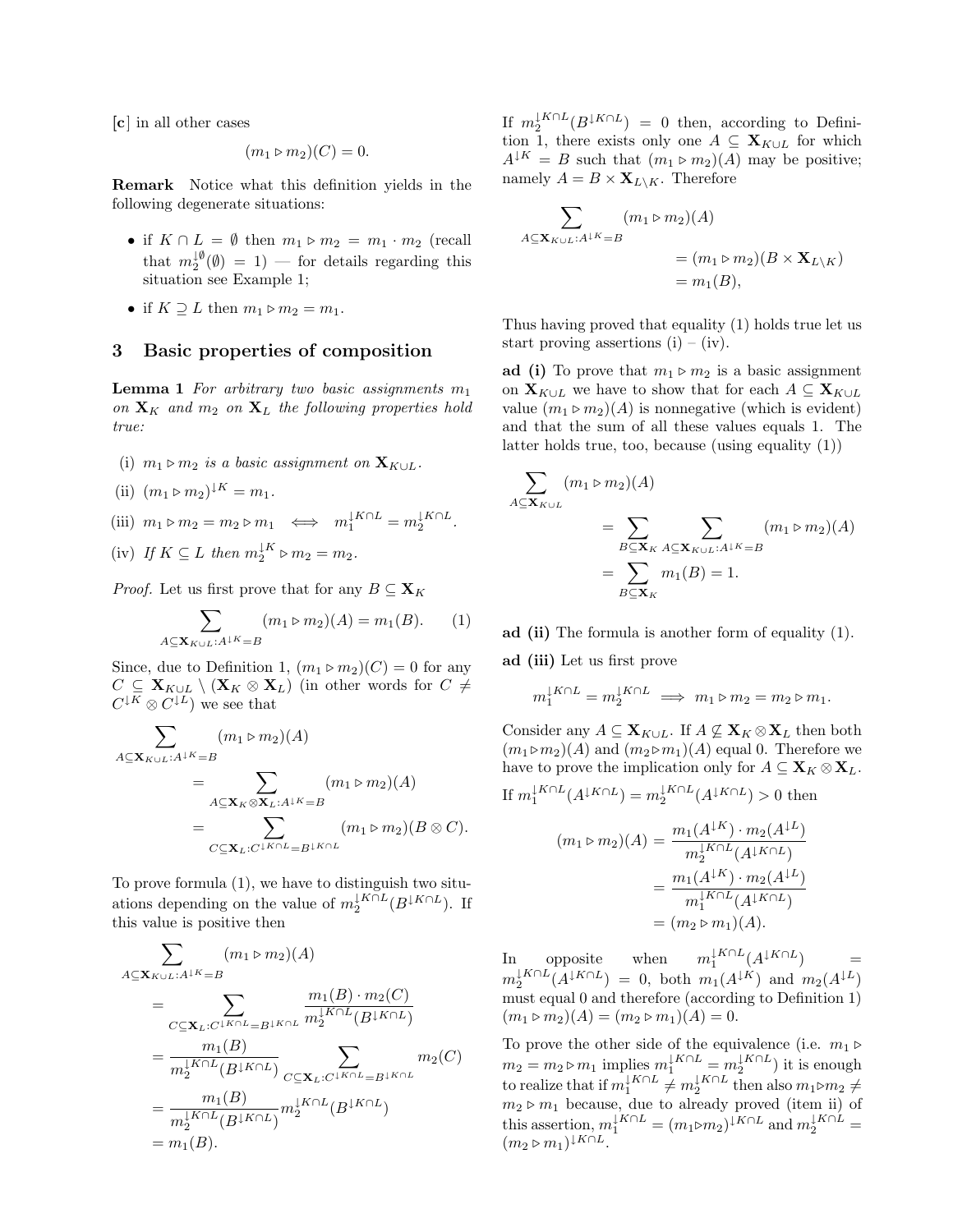Table 1: Basic assignments  $m_1$  and  $m_2$ .

| $A \subseteq \mathbf{X}_1$ | $m_1(A)$ | $A \subseteq \mathbf{X}_2$ | $m_2(A)$ |
|----------------------------|----------|----------------------------|----------|
| $\{a_1\}$                  | $0.2\,$  | $\{a_2\}$                  | 0.6      |
| ${b_1}$                    | 0.3      | ${b_2}$                    |          |
| ${a_1b_1}$                 | 0.5      | ${a_1b_2}$                 | 0.4      |

| $C \subseteq \mathbf{X}_{\{1,2\}}$                                                       | $C =$<br>$C^{\downarrow \{1\}}\otimes C^{\downarrow \{2\}}$ | $(m_1 \triangleright m_2)(C)$ |
|------------------------------------------------------------------------------------------|-------------------------------------------------------------|-------------------------------|
| ${a_1 a_2}$                                                                              | ${a_1} \otimes {a_2}$                                       | 0.12                          |
| ${a_1b_2}$                                                                               | ${a_1} \otimes {b_2}$                                       | 0                             |
| ${b_1a_2}$                                                                               | ${b_1} \otimes {a_2}$                                       | 0.18                          |
| ${b_1b_2}$                                                                               | ${b_1} \otimes {b_2}$                                       | 0                             |
| ${a_1a_2, a_1b_2}$                                                                       | ${a_1} \otimes X_2$                                         | 0.08                          |
| ${a_1a_2,b_1a_2}$                                                                        | $\mathbf{X}_1 \otimes \{a_2\}$                              | 0.3                           |
| ${a_1a_2,b_1b_2}$                                                                        |                                                             | 0                             |
| ${a_1b_2,b_1a_2}$                                                                        |                                                             | 0                             |
| ${a_1b_2,b_1b_2}$                                                                        | $\mathbf{X}_1\otimes\{b_2\}$                                | 0                             |
| ${b_1a_2,b_1b_2}$                                                                        | $\{b_1\}\otimes \mathbf{X}_2$                               | 0.12                          |
| ${a_1a_2, a_1b_2, b_1a_2}$                                                               |                                                             | 0                             |
| ${a_1a_2, a_1b_2, b_1b_2}$                                                               |                                                             | 0                             |
| ${a_1a_2,b_1a_2,b_1b_2}$                                                                 |                                                             | 0                             |
| ${a_1b_2, b_1a_2, b_1b_2}$                                                               |                                                             | 0                             |
| $\left\{\n \begin{array}{c}\n a_1a_2, a_1b_2 \\ b_1a_2, b_1b_2\n \end{array}\n \right\}$ | $\mathbf{X}_1\otimes \mathbf{X}_2$                          | $0.2\,$                       |

Table 2: Basic assignment  $m_1 \triangleright m_2$ .

ad (iv) This property follows directly from previously proved items (iii) and (ii).

Let us now illustrate the operator of composition and its properties by two examples. The first shows what happens when  $K \cap L = \emptyset$ , the other demonstrates non-commutativity of the operator.

**Example 1** Consider two basic assignments  $m_i$  (for  $i = 1, 2$  on  $\mathbf{X}_i = \{a_i, b_i\}$  specified in Table 1.<sup>2</sup> Since, in this case,  $K \cap L$  is empty (recall that  $m_2^{\downarrow \emptyset}(\emptyset) = 1$ ), composition simplifies to the expression

$$
(m_1 \triangleright m_2)(C) = m_1(C^{\downarrow \{1\}}) \cdot m_2(C^{\downarrow \{2\}}).
$$

Using Table 2, where the values of  $m_1 \triangleright m_2$  are presented, the reader can easily check that  $m_1$  =  $(m_1 \triangleright m_2)^{\downarrow {\{1\}}}$ , and since  $m_1$  and  $m_2$  are trivially projective also  $m_2 = (m_1 \triangleright m_2)^{\downarrow {\{2\}}}$  $\bullet$ 

**Example 2** Let for  $i = 1, 2, 3$ ,  $\mathbf{X}_i = \{a_i, b_i\}$  and let us consider the following basic assignments  $m_1$  and  $m_2$  on  $\mathbf{X}_1 \times \mathbf{X}_2$  and  $\mathbf{X}_2 \times \mathbf{X}_3$ , respectively:

$$
m_1(\mathbf{X}_1 \times \{a_2\}) = 0.4, \nm_1(\mathbf{X}_1 \times \mathbf{X}_2) = 0.6, \nm_2(\mathbf{X}_2 \times \{a_3\}) = 0.5, \nm_2(\mathbf{X}_2 \times \mathbf{X}_3) = 0.5,
$$

the values of both basic assignments  $m_1$  and  $m_2$  on the remaining subsets being zero. From Definition 1 (case [a]) one can immediately see that both  $(m_1 \triangleright$  $(m_2)(A)$  and  $(m_2 \triangleright m_1)(A)$  can be positive only for those  $A \subseteq \mathbf{X}_1 \times \mathbf{X}_2 \times \mathbf{X}_3$  for which

$$
A^{\downarrow \{1,2\}} = \mathbf{X}_1 \times \{a_2\}
$$
 or  $A^{\downarrow \{1,2\}} = \mathbf{X}_1 \times \mathbf{X}_2$ ,

and

A

$$
4^{\downarrow \{2.3\}} = \mathbf{X}_2 \times \{a_3\} \text{ or } A^{\downarrow \{2,3\}} = \mathbf{X}_2 \times \mathbf{X}_3.
$$

There are only two such sets

$$
A_1 = \mathbf{X}_1 \times \mathbf{X}_2 \times \{a_3\} \quad \text{and} \quad A_2 = \mathbf{X}_1 \times \mathbf{X}_2 \times \mathbf{X}_3.
$$

For these sets we get

$$
(m_1 \triangleright m_2)(\mathbf{X}_1 \times \mathbf{X}_2 \times \{a_3\})
$$
  
= 
$$
\frac{m_1(\mathbf{X}_1 \times \mathbf{X}_2) \cdot m_2(\mathbf{X}_2 \times \{a_3\})}{m_2^{1/2}(\mathbf{X}_2)}
$$
  
= 
$$
\frac{0.6 \cdot 0.5}{1} = 0.3,
$$

 $(m_1 \triangleright m_2)(\mathbf{X}_1 \times \mathbf{X}_2 \times \mathbf{X}_3)$ 

$$
= \frac{m_1(\mathbf{X}_1 \times \mathbf{X}_2) \cdot m_2(\mathbf{X}_2 \times \mathbf{X}_3)}{m_2^{1/2}(\mathbf{X}_2)}
$$
  
=  $\frac{0.6 \cdot 0.5}{1} = 0.3$ ,

and similarly

$$
(m_2 \triangleright m_1)(\mathbf{X}_1 \times \mathbf{X}_2 \times \{a_3\})
$$
  
= 
$$
\frac{m_2(\mathbf{X}_2 \times \{a_3\}) \cdot m_1(\mathbf{X}_1 \times \mathbf{X}_2)}{m_1^{1/2}(\mathbf{X}_2)}
$$
  
= 
$$
\frac{0.5 \cdot 0.6}{0.6} = 0.5,
$$

 $(m_2 \triangleright m_1)(\mathbf{X}_1 \times \mathbf{X}_2 \times \mathbf{X}_3)$ 

$$
= \frac{m_2(\mathbf{X}_2 \times \mathbf{X}_3) \cdot m_1(\mathbf{X}_1 \times \mathbf{X}_2)}{m_1^{1\{2\}}(\mathbf{X}_2)}
$$
  
=  $\frac{0.5 \cdot 0.6}{0.6} = 0.5$ .

From case [b] of Definition 1 we will get yet another focal element for  $m_1 \triangleright m_2$ , namely

$$
A_3 = \mathbf{X}_1 \times \{a_2\} \times \mathbf{X}_3,
$$

<sup>2</sup>Let us note that, for the sake of simplicity, we use in examples  $x_1 \ldots x_n$  instead of  $(x_1, \ldots, x_n)$ .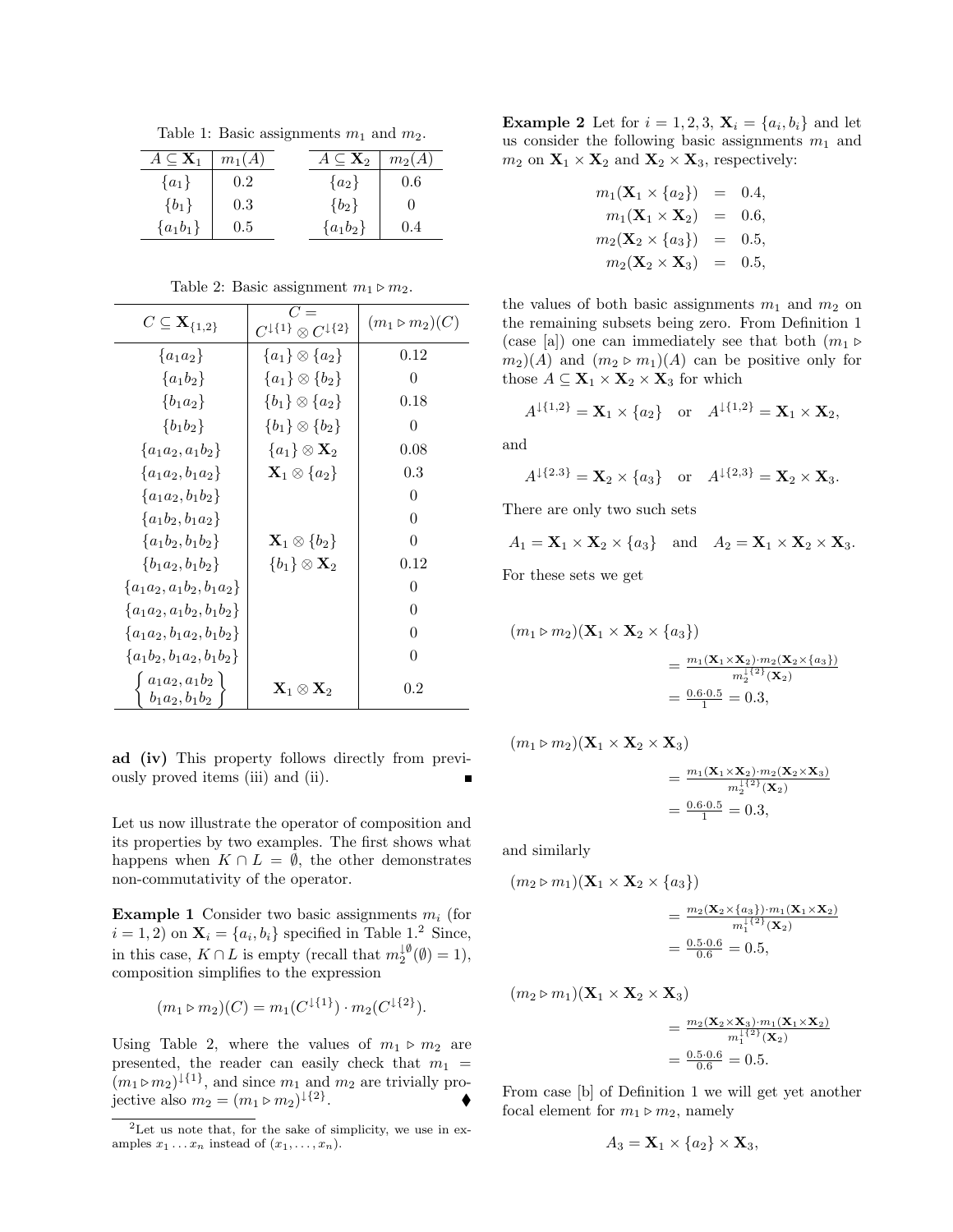Table 3: Composed basic assignments.

|       | $(m_1 \triangleright m_2)(A)$ | $(m_2 \triangleright m_1)(A)$ |
|-------|-------------------------------|-------------------------------|
| $A_1$ | 0.3                           | $0.5\,$                       |
| $A_2$ | 0.3                           | 0.5                           |
| 713   | (1.4)                         |                               |

for which

 $A_3^{\{1,2\}} = \mathbf{X}_1 \times \{a_2\}$  and  $A_3^{\{3\}} = \mathbf{X}_3$ . Since  $m_2^{\{1\}}(A_3^{\{2\}}) = 0$  and  $A_3^{\{3\}} = \mathbf{X}_3$  we get  $(m_1 \triangleright m_2)(\mathbf{X}_1 \times \{a_2\} \times \mathbf{X}_3) = m_1(\mathbf{X}_1 \times \{a_2\})$  $= 0.4.$ 

Notice that there does not exist such a focal element for  $m_2 \triangleright m_1$ , as  $m_1^{\{2\}}(A_3^{\{2\}}) > 0$ .

Both the composed basic assignments  $m_1 \triangleright m_2$  and  $m_2 \triangleright m_1$  are outlined in Table 3 (recall once more that for all other  $A \subseteq \mathbf{X}_1 \times \mathbf{X}_2 \times \mathbf{X}_3$  different from those included in Table 3 both assignments equal to 0).  $\blacklozenge$ 

As said in the Introduction, operator of composition was originally introduced in probability theory. A basic assignment m degenerates into a probability distribution if all its focal elements are singletons (in other words:  $m(A) > 0 \implies |A| = 1$ .

In agreement with [6] we will call such assignments Bayesian basic assignments. It would be strange if the operator of composition we have introduced in this paper would not coincide with the probabilistic one if applied to Bayesian basic assignments. Fortunately, it is not the case.

**Lemma 2** Let  $m_1$  and  $m_2$  be Bayesian basic assignments on  $\mathbf{X}_K$  and  $\mathbf{X}_L$ , respectively, for which

$$
m_2{}^{\downarrow K \cap L}(A) = 0 \implies m_1{}^{\downarrow K \cap L}(A) = 0 \qquad (2)
$$

for any  $A \subseteq \mathbf{X}_{K \cup L}$ . Then  $m_1 \triangleright m_2$  is a Bayesian basic assignment.

*Proof.* To prove that a basic assignment  $m_1 \triangleright m_2$  is Bayesian, it is enough to show that if  $A \subseteq \mathbf{X}_{K\cup L}$  is not a singleton then  $(m_1 \triangleright m_2)(A) = 0$ .

Consider any  $A \subseteq \mathbf{X}_{K\cup L}$ , and two different elements  $x, y \in A$ . Since  $x \neq y$  then either  $x^{\downarrow K} \neq y^{\downarrow K}$  or  $x^{\downarrow L} \neq y^{\downarrow L}$  (or both). Therefore either  $A^{\downarrow K}$  or  $A^{\downarrow L}$  is not a singleton and therefore  $m_1(A^{\downarrow K}) \cdot m_2(A^{\downarrow L}) = 0$ . This means that if  $m_2 \sqrt[k]{L(A^{\downarrow K \cap L})} > 0$  then, due to Definition 1,  $(m_1 \triangleright m_2)(A) = 0$ .

If  $m_2 {}^{\downarrow K \cap L}(A {}^{\downarrow K \cap L}) = 0$  then, because we assume the validity of implication (2),  $m_1 \sqrt[k]{\Lambda} L(A \sqrt[k]{\Lambda} L) = 0$  and therefore also  $m_1(A^{\downarrow K}) = 0$ . Therefore, according to Definition 1,  $(m_1 \triangleright m_2)(A) = 0$ , too.

Remark The reader should however notice that the definition of the operator of composition for Bayesian basic assignments is not fully equivalent to the definition of composition for probabilistic distributions. They equal to each other only in case that the probabilistic version is defined. This is anchored in Lemma 2 by assuming the implication (2). In case it does not hold, the probabilistic operator is not defined whilst its belief version introduced in this paper is always defined. Nevertheless, in this case, the result is not a Bayesian assignment. We shall illustrate it by a simple example.

**Example 3** Let  $X_1, X_2$  and  $X_3$  be as in the previous example and consider the following Bayesian basic assignments  $m_1$  and  $m_2$  on  $\mathbf{X}_1 \times \mathbf{X}_2$  and  $\mathbf{X}_2 \times \mathbf{X}_3$ , respectively:

$$
m_1({a_1 a_2}) = m_1({a_1 b_2})
$$
  
=  $m_1({b_1 a_2}) = m_1({b_1 b_2}) = 0.25$ ,  

$$
m_2({a_2 a_3}) = m_2({a_2 b_3}) = 0.5
$$
,  

$$
m_2({b_2 a_3}) = m_2({b_2 b_3}) = 0.
$$

Let us compute  $m_1 \triangleright m_2$  for singletons  $\{x_1x_2x_3\} \in$  $\mathbf{X}_1 \times \mathbf{X}_2 \times \mathbf{X}_3$ . If  $x_2 = a_2$  then

$$
(m_1 \triangleright m_2)(\lbrace x_1 a_2 x_3 \rbrace)
$$
  
= 
$$
\frac{m_1(\lbrace x_1 a_2 \rbrace) \cdot m_2(\lbrace a_2 x_3 \rbrace)}{m_2^{12}(\lbrace a_2 \rbrace)}
$$
  
= 
$$
\frac{0.25 \cdot 0.5}{1} = 0.125.
$$

For a singleton  $\{x_1b_2x_3\}$  we get

$$
(m_1 \triangleright m_2)(\{x_1b_2x_3\}) = 0,
$$

because  $m_2^{\downarrow 2}(\{b_2\}) = 0$ . In this case, however, we get

$$
(m_1 \triangleright m_2)(\lbrace x_1b_2 \rbrace \times \mathbf{X}_3) = m_1(\lbrace x_1b_2 \rbrace)
$$
  
= 0.25.

This means that in this case there are 6 focal elements of  $m_1 \triangleright m_2$ , namely 4 singletons:

$$
{x_1 a_2 x_3}
$$
, for  $x_1 \in \mathbf{X}_1, x_3 \in \mathbf{X}_3$ ,

and 2 two-element sets

$$
\{x_1b_2\} \times \mathbf{X}_3, \text{ for } x_1 \in \mathbf{X}_1.
$$

Let us remark that in contrast to  $m_1 \triangleright m_2$ ,  $m_2 \triangleright m_1$ is a Bayesian basic assignment, because whenever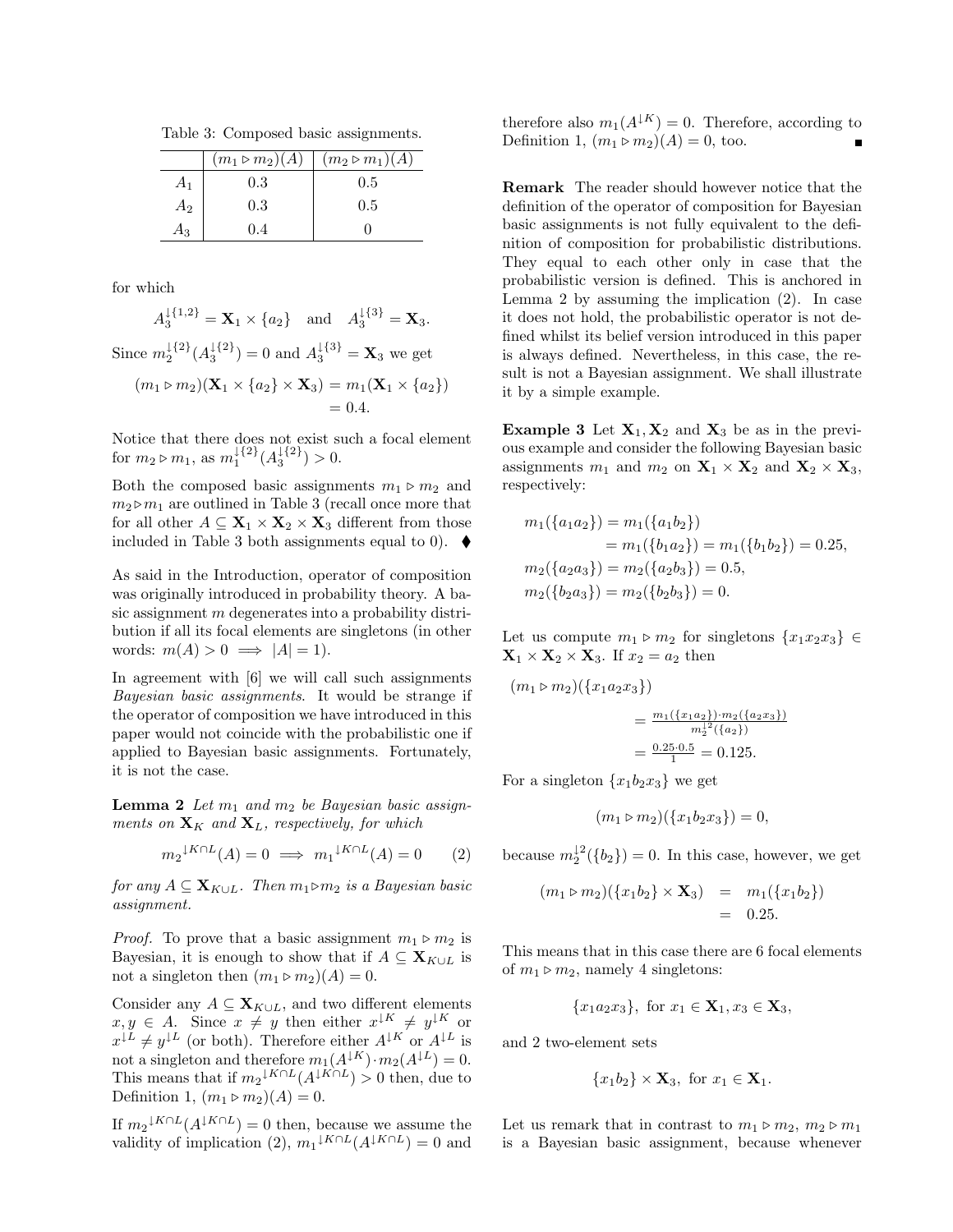Table 4: Basic assignments  $m_1$  and  $m_2$ .

| $A \subseteq \mathbf{X}_1$ | $m_1(A)$ | $A \subseteq \mathbf{X}_2$ | $m_2(A)$ |
|----------------------------|----------|----------------------------|----------|
| $\{a_1\}$                  | U.5      | $\{a_2\}$                  | 0.4      |
| ${a_1,b_1}$                | 0.5      | ${a_2,b_2}$                | 0.6      |

 $m_1^{1{2\}}(x_2) = 0$  then also  $m_2^{1{2\}}(x_2) = 0$ . Basic assignment  $m_1 \triangleright m_2$  has 4 focal elements:

$$
(m_2 \triangleright m_1)(\{a_1 a_2 a_3\})
$$
  
=  $(m_2 \triangleright m_1)(\{a_1 a_2 b_3\})$   
=  $(m_2 \triangleright m_1)(\{b_1 a_2 a_3\})$   
=  $(m_2 \triangleright m_1)(\{b_1 a_2 b_3\}) = 0.25.$ 

Remark In Examples 2 and 3 we showed that the operator of composition is not commutative. From the following example we shall see that this operator is neither associative.

Example 4 Let  $X_1$  and  $X_2$  be as in previous examples and let us consider the following three basic assignments  $m_1, m_2$  defined on  $X_1$  and  $X_2$ , respectively, as suggested in Table 4 and  $m_3$  have only one focal element, namely

$$
m_3(\mathbf{X}_1 \times \mathbf{X}_2) = 1.
$$

Then

$$
(m_1 \triangleright m_2)(\{a_1 a_2\}) = 0.2,
$$
  
\n
$$
(m_1 \triangleright m_2)(\{a_1\} \times \mathbf{X}_2) = 0.3,
$$
  
\n
$$
(m_1 \triangleright m_2)(\mathbf{X}_1 \times \{a_2\}) = 0.2,
$$
  
\n
$$
(m_1 \triangleright m_2)(\mathbf{X}_1 \times \mathbf{X}_2) = 0.3,
$$

due to Definition 1 (the values on remaining sets being again zero) and  $(m_1 \triangleright m_2) \triangleright m_3 = m_1 \triangleright m_2$  according to Lemma 1 property (iv). On the other hand

$$
(m_2 \triangleright m_3)(\mathbf{X}_1 \times \{a_2\}) = 0.4,
$$
  

$$
(m_2 \triangleright m_3)(\mathbf{X}_1 \times \mathbf{X}_2) = 0.6.
$$

Now, computing  $m_1 \triangleright (m_2 \triangleright m_3)$  we obtain

$$
(m_1 \triangleright (m_2 \triangleright m_3))(\lbrace a_1 \rbrace \times \mathbf{X}_2) = 0.5,
$$
  
\n
$$
(m_1 \triangleright (m_2 \triangleright m_3))(\mathbf{X}_1 \times \lbrace a_2 \rbrace) = 0.2,
$$
  
\n
$$
(m_1 \triangleright (m_2 \triangleright m_3))(\mathbf{X}_1 \times \mathbf{X}_2) = 0.3,
$$

which evidently differs from  $(m_1 \triangleright m_2) \triangleright m_3$  (see Table 5).

Table 5: Composed basic assignments.

|                                    | $(m_1 \triangleright m_2) \triangleright m_3$ | $m_1 \triangleright (m_2 \triangleright m_3)$ |
|------------------------------------|-----------------------------------------------|-----------------------------------------------|
| ${a_1 a_2}$                        | 0.2                                           |                                               |
| ${a_1} \times \mathbf{X}_2$        | 0.3                                           | 0.5                                           |
| $\mathbf{X}_1 \times \{a_2\}$      | 0.2                                           | 0.2                                           |
| $\mathbf{X}_1 \times \mathbf{X}_2$ | 0.3                                           | 0.3                                           |

#### 4 Advanced properties of composition

In this section we are going to study properties which were proved for probabilistic version of the operator of composition and which are applied when proving important theorems regarding compositional models. Unless expressed explicitly otherwise in this section we will assume  $m_1, m_2, m_3$  be basic assignments on  $\mathbf{X}_{K_1}, \mathbf{X}_{K_2}, \mathbf{X}_{K_3}$ , respectively.

**Lemma 3** Let  $m_1, m_2, m_3$  be basic assignments on  $\mathbf{X}_{K_1}, \mathbf{X}_{K_2}, \mathbf{X}_{K_3}$ , respectively. If  $K_1 \supseteq (K_2 \cap K_3)$  then

$$
(m_1 \triangleright m_2) \triangleright m_3 = (m_1 \triangleright m_3) \triangleright m_2. \tag{3}
$$

*Proof.* The goal is to prove that for any  $C \subseteq$  $\mathbf{X}_{K_1\cup K_2\cup K_3}$ 

 $((m_1 \triangleright m_2) \triangleright m_3)(C) = ((m_1 \triangleright m_3) \triangleright m_2)(C).$  (4)

We will have to distinguish five special cases.

 $\mathbf{A.} \; C \neq C^{\downarrow K_1} \otimes C^{\downarrow K_2} \otimes C^{\downarrow K_3}.$ 

This is the simplest situation because in this case both sides of formula (4) equal 0 due to Definition 1 (case [c]).

**B.**  $C = C^{\downarrow K_1} \otimes C^{\downarrow K_2} \otimes C^{\downarrow K_3}$  $\& m_2^{\downarrow K_1 \cap K_2} (C^{\downarrow K_1 \cap K_2}), m_3^{\downarrow K_1 \cap K_3} (C^{\downarrow K_1 \cap K_3}) > 0.$ In this case it is enough to realize that (under the given assumptions)  $K_3 \cap (K_1 \cup K_2) = K_3 \cap K_1$ and, analogously,  $K_2 \cap (K_1 \cup K_3) = K_2 \cap K_1$ . Then we see that both sides of formula (4) again coincide:

$$
((m_1 \triangleright m_2) \triangleright m_3)(C)
$$
  
= 
$$
\frac{m_1(C^{\downarrow K_1}) \cdot m_2(C^{\downarrow K_2})}{m_2^{\downarrow K_2 \cap K_1}(C^{\downarrow K_2 \cap K_1})}
$$
  

$$
\cdot \frac{m_3(C^{\downarrow K_3})}{m_3^{\downarrow K_3 \cap (K_1 \cup K_2)}(C^{\downarrow K_3 \cap (K_1 \cup K_2)})},
$$

$$
((m_1 \triangleright m_3) \triangleright m_2)(C)
$$
  
= 
$$
\frac{m_1(C^{\downarrow K_1}) \cdot m_3(C^{\downarrow K_3})}{m_3^{\downarrow K_3 \cap K_1}(C^{\downarrow K_3 \cap K_1})}
$$
  

$$
\cdot \frac{m_2(C^{\downarrow K_2})}{m_2^{\downarrow K_2 \cap (K_1 \cup K_3)}(C^{\downarrow K_2 \cap (K_1 \cup K_3)})}.
$$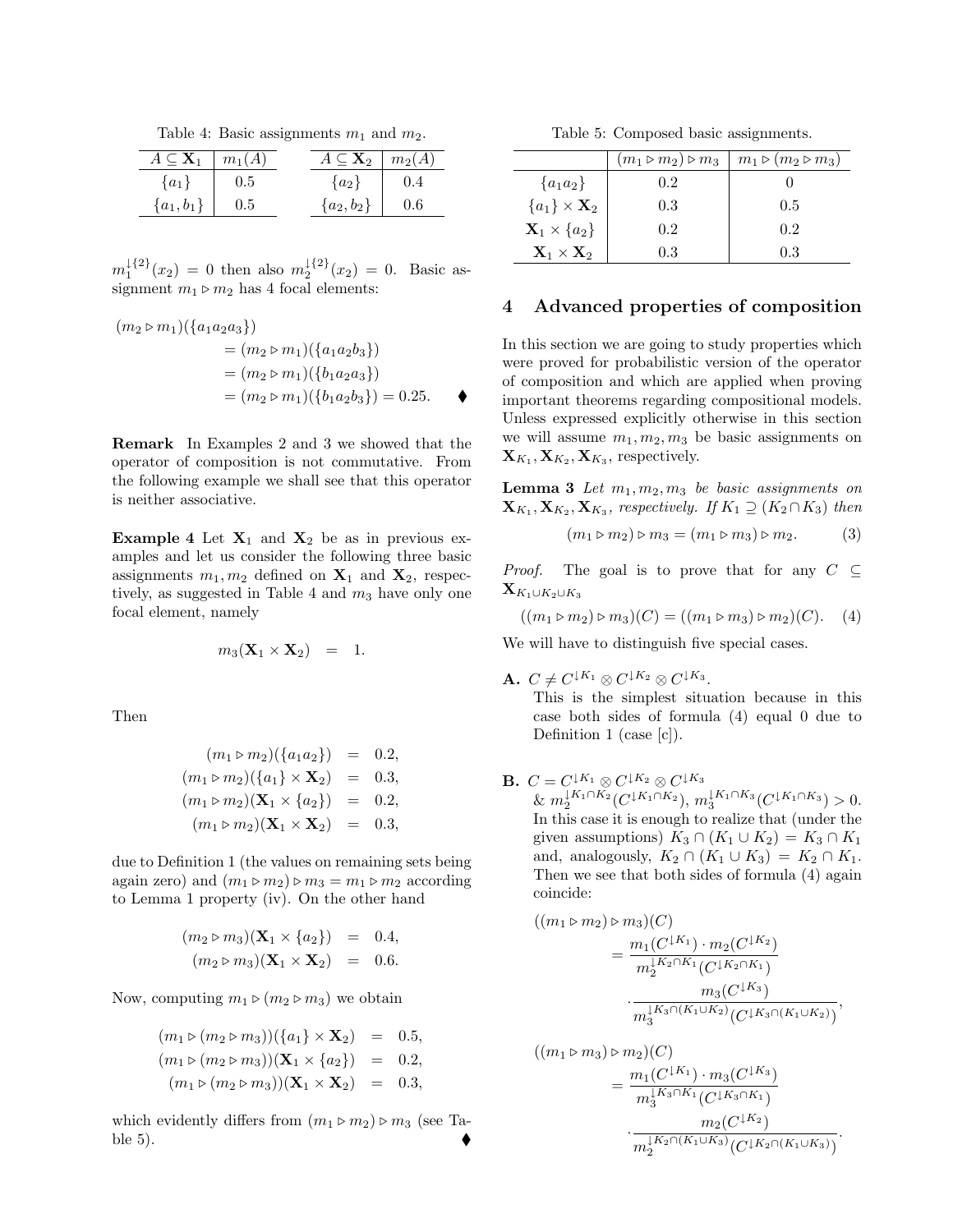$\mathbf{C}. \ \ C=C^{\downarrow K_1}\otimes C^{\downarrow K_2}\otimes C^{\downarrow K_3},$  $m_2^{\downarrow K_1 \cap K_2} (C^{\downarrow K_1 \cap K_2}) > 0 = m_3^{\downarrow K_1 \cap K_3} (C^{\downarrow K_1 \cap K_3}).$ In this case, if  $C^{\downarrow K_3 \setminus K_1} \neq \mathbf{X}_{K_3 \setminus K_1}$  then both sides of formula (4) equal 0, because, due to Definition 1, both assignments  $m_1 \triangleright m_2$  and  $(m_1 \triangleright m_3) \triangleright m_2$  equal 0. Therefore consider  $C = C^{\downarrow K_1} \otimes C^{\downarrow K_2} \otimes \mathbf{X}_{K_3 \setminus K_1}$ . For this we get from Definition 1

$$
((m_1 \triangleright m_2) \triangleright m_3)(C) = (m_1 \triangleright m_2)(C^{\downarrow K_1 \cup K_2}).
$$

For the right-hand side of formula (4) we get

$$
(m_1 \triangleright m_3)(C^{\downarrow K_1 \cup K_3}) = m_1(C^{\downarrow K_1})
$$

and therefore

$$
((m_1 \triangleright m_3) \triangleright m_2)(C) = (m_1 \triangleright m_2)(C^{\downarrow K_1 \cup K_2}).
$$

- $\mathbf{D.} \ \ C = C^{\downarrow K_1} \otimes C^{\downarrow K_2} \otimes C^{\downarrow K_3},$  $m_2^{\downarrow K_1 \cap K_2} (C^{\downarrow K_1 \cap K_2}) = 0 < m_3^{\downarrow K_1 \cap K_3} (C^{\downarrow K_1 \cap K_3}).$ The proof is analogous to that under item C.
- $\mathbf{E.} \ \ C=C^{\downarrow K_1}\otimes C^{\downarrow K_2}\otimes C^{\downarrow K_3},$  $m_2^{\downarrow K_1 \cap K_2} (C^{\downarrow K_1 \cap K_2}) = 0 = m_3^{\downarrow K_1 \cap K_3} (C^{\downarrow K_1 \cap K_3}).$ It is obvious from Definition 1 that both sides of formula (4) equal 0 for all C but for  $C = C^{\downarrow K_1} \otimes$  $\mathbf{X}_{K_2\setminus K_1} \otimes \mathbf{X}_{K_3\setminus K_1}$ . For this special case, however,

$$
((m_1 \triangleright m_2) \triangleright m_3)(C) = m_1(C^{\downarrow K_1}),
$$
  

$$
((m_1 \triangleright m_3) \triangleright m_2)(C) = m_1(C^{\downarrow K_1}).
$$

**Lemma 4** Let  $m_1, m_2$  be basic assignments on  $\mathbf{X}_{K_1}, \mathbf{X}_{K_2}$ , respectively. If  $K_1 \cup K_2 \supseteq L \supseteq K_1$  then

$$
(m_1 \triangleright m_2)^{\downarrow L} = m_1 \triangleright m_2^{\downarrow K_2 \cap L}.
$$

*Proof.* Consider first  $B \subseteq \mathbf{X}_L$  such that  $m_2^{\downarrow K_1 \cap K_2}(B^{\downarrow K_1 \cap K_2}) > 0$ . For this B we get

$$
(m_1 \triangleright m_2)^{\downarrow L}(B)
$$
\n
$$
= \sum_{A \subseteq \mathbf{X}_{K_1 \cup K_2}:A^{\downarrow L} = B} (m_1 \triangleright m_2)(A)
$$
\n
$$
= \sum_{A \subseteq \mathbf{X}_{K_1} \otimes \mathbf{X}_{K_2}:A^{\downarrow L} = B} (m_1 \triangleright m_2)(A)
$$
\n
$$
= \sum_{A \subseteq \mathbf{X}_{K_1} \otimes \mathbf{X}_{K_2}:A^{\downarrow L} = B} \frac{m_1(A^{\downarrow K_1}) \cdot m_2(A^{\downarrow K_2})}{m_2^{\downarrow K_1 \cap K_2}(A^{\downarrow K_1 \cap K_2})}
$$
\n
$$
= \sum_{C \subseteq \mathbf{X}_{K_2}:C^{\downarrow L \cap K_2} = B^{\downarrow L \cap K_2}} \frac{m_1(B^{\downarrow K_1}) \cdot m_2(C)}{m_2^{\downarrow K_1 \cap K_2}(B^{\downarrow K_1 \cap K_2})}
$$
\n
$$
= \frac{m_1(B^{\downarrow K_1})}{m_2^{\downarrow K_1 \cap K_2}(B^{\downarrow K_1 \cap K_2})} \sum_{C \subseteq \mathbf{X}_{K_2}:C^{\downarrow L \cap K_2} = B^{\downarrow L \cap K_2}}
$$
\n
$$
= \frac{m_1(B^{\downarrow K_1}) m_2^{\downarrow L \cap K_2}(B^{\downarrow L \cap K_2})}{m_2^{\downarrow K_1 \cap K_2}(B^{\downarrow K_1 \cap K_2})}
$$
\n
$$
= (m_1 \triangleright m_2^{\downarrow L \cap K_2})(B).
$$

If  $m_2^{\downarrow K_1 \cap K_2}(B^{\downarrow K_1 \cap K_2}) = 0$  for some  $B \subseteq \mathbf{X}_L$ , then there is only one  $A \subseteq \mathbf{X}_{K_1 \cup K_2}$  such that  $A^{\downarrow K_1} = B^{\downarrow K_1}$ for which  $(m_1 \triangleright m_2)(A)$  may be positive, namely  $A^* =$  $B^{\downarrow K_1} \otimes \mathbf{X}_{K_2 \setminus K_1}$  with  $(m_1 \triangleright m_2)(A^*) = m_1(B^{\downarrow K_1}).$ Thus if  $B = B^{\downarrow K_1} \otimes \mathbf{X}_{L \setminus K_1}$ ,

$$
(m_1 \triangleright m_2)^{\downarrow L}(B) = \sum_{A \subseteq \mathbf{X}_{K_1 \cup K_2}: A^{\downarrow L} = B} (m_1 \triangleright m_2)(A)
$$
  
=  $(m_1 \triangleright m_2)(A^*) = m_1(B^{\downarrow K_1})$   
=  $(m_1 \triangleright m_2^{\downarrow K_2 \cap L})(A^{*\downarrow L})$   
=  $(m_1 \triangleright m_2^{\downarrow K_2 \cap L})(B).$ 

If  $B \neq B^{\downarrow K_1} \otimes \mathbf{X}_{L \setminus K_1}$  and  $m_2^{\downarrow K_1 \cap K_2}(B^{\downarrow K_1 \cap K_2}) = 0$ then

$$
(m_1 \triangleright m_2)^{\downarrow L}(B) = 0 = (m_1 \triangleright m_2^{\downarrow K_2 \cap L})(B).
$$

**Lemma 5** Let  $m_1, m_2$  be basic assignments on  $\mathbf{X}_{K_1}, \mathbf{X}_{K_2}$ , respectively. If  $K_1 \cup K_2 \supseteq L \supseteq K_1 \cap K_2$ then

$$
(m_1 \triangleright m_2)^{\downarrow L} = m_1^{\downarrow K_1 \cap L} \triangleright m_2^{\downarrow K_2 \cap L}.
$$

Proof. We will compute the required marginal assignment in two steps. In the first step we will employ Lemma 4, then (iv) of Lemma 1 and finally Lemma 3:

$$
(m_1 \triangleright m_2)^{\downarrow K_1 \cup L} = m_1 \triangleright m_2^{\downarrow K_2 \cap L}
$$
  
=  $(m_1^{\downarrow K_1 \cap K_2} \triangleright m_1) \triangleright m_2^{\downarrow K_2 \cap L}$   
=  $(m_1^{\downarrow K_1 \cap K_2} \triangleright m_2^{\downarrow K_2 \cap L}) \triangleright m_1.$ 

The last expression will be further marginalized with the help of Lemma 4 and afterwards the final form will be received with application of Lemma 3 and (iv) of Lemma 1.

$$
(m_1 \triangleright m_2)^{\downarrow L} = ((m_1^{\downarrow K_1 \cap K_2} \triangleright m_2^{\downarrow K_2 \cap L}) \triangleright m_1)^{\downarrow L}
$$
  
=  $(m_1^{\downarrow K_1 \cap K_2} \triangleright m_2^{\downarrow K_2 \cap L}) \triangleright m_1^{\downarrow K_1 \cap L}$   
=  $(m_1^{\downarrow K_1 \cap K_2} \triangleright m_1^{\downarrow K_1 \cap L}) \triangleright m_2^{\downarrow K_2 \cap L}$   
=  $m_1^{\downarrow K_1 \cap L} \triangleright m_2^{\downarrow K_2 \cap L}$ .

**Lemma 6** Let  $m_1, m_2$  be basic assignments on  $\mathbf{X}_{K_1}, \mathbf{X}_{K_2}$ , respectively. Then

$$
m_1 \triangleright m_2 = m_1 \triangleright (m_1 \triangleright m_2)^{\downarrow K_2}.
$$

*Proof.* Due to (ii) of Lemma 1 assignments  $m_1$  and  $(m_1 \triangleright m_2)^{\downarrow K_2}$  are projective and therefore (due to property (iii) of the same lemma) these arguments may be commuted

$$
m_1 \triangleright (m_1 \triangleright m_2)^{\downarrow K_2} = (m_1 \triangleright m_2)^{\downarrow K_2} \triangleright m_1
$$
  
= 
$$
(m_1^{\downarrow K_1 \cap K_2} \triangleright m_2) \triangleright m_1,
$$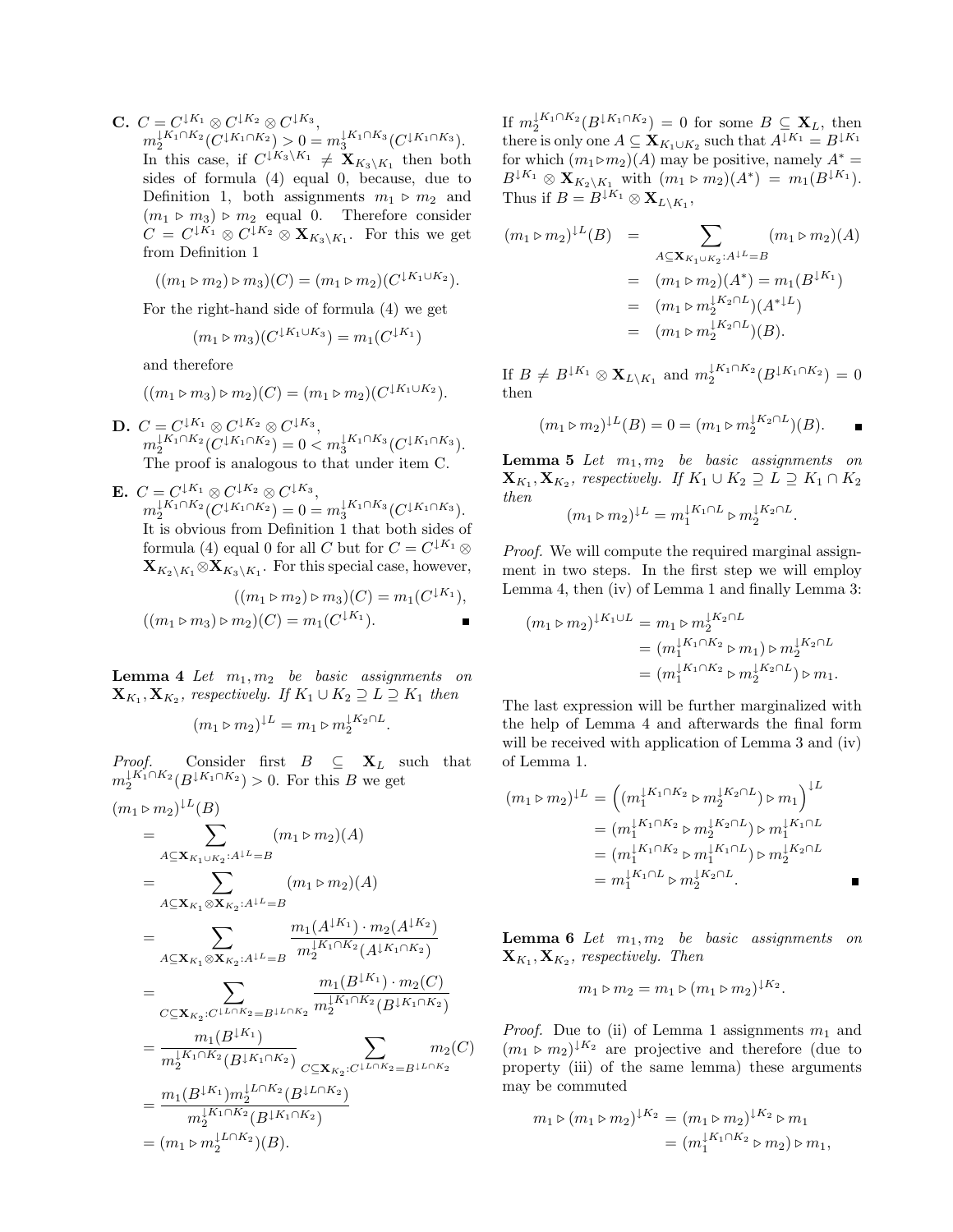where the last modification is made on the basis of Lemma 5. The last expression meets the assumptions of Lemma 3 and therefore we can exchange second and third arguments, from which the required expression is got by application of (iv) of Lemma 1:

$$
(m_1^{K_1 \cap K_2} \triangleright m_2) \triangleright m_1 = (m_1^{K_1 \cap K_2} \triangleright m_1) \triangleright m_2
$$
  
=  $m_1 \triangleright m_2$ .

#### 5 Compositional models

Now we are starting to consider repetitive application of the operator of composition with the goal to create a multidimensional model. Since the operator is neither commutative nor associative we have always to specify in which order the oligodimensional assignments are composed together. To make the formulas more lucid we will omit brackets in case that the operator is to be applied from left to right, i.e., in what follows

$$
m_1 \triangleright m_2 \triangleright m_3 \triangleright \ldots \triangleright m_{n-1} \triangleright m_n
$$
  
= (... ((m\_1 \triangleright m\_2) \triangleright m\_3) \triangleright \ldots \triangleright m\_{n-1}) \triangleright m\_n.

Moreover, we will always assume  $m_i$  be basic assignment on  $\mathbf{X}_{K_i}$ .

The reader familiar with some papers on probabilistic or possibilistic compositional models knows that one of the most important notions of this theory is that of a so-called perfect sequence, which will be now introduced also for a sequence of basic assignments.

Definition 2 A generating sequence of basic assignments  $m_1, m_2, \ldots, m_n$  is called *perfect* if

$$
m_1 \triangleright m_2 = m_2 \triangleright m_1,
$$
  
\n
$$
m_1 \triangleright m_2 \triangleright m_3 = m_3 \triangleright (m_1 \triangleright m_2),
$$
  
\n
$$
\vdots
$$
  
\n
$$
m_1 \triangleright m_2 \triangleright \dots \triangleright m_n = m_n \triangleright (m_1 \triangleright \dots \triangleright m_{n-1}).
$$

From the practical point of view it is also important to have a tool enabling us to recognize whether a generating sequence is perfect or not. For this one can take advantage of the following assertion.

**Lemma 7** A generating sequence  $m_1, m_2, \ldots, m_n$  is perfect iff the pairs of basic assignments  $m_j$  and  $(m_1 \triangleright$ ... ⊳  $m_{i-1}$ ) are projective, i.e. if

$$
m_j^{\downarrow K_j \cap (K_1 \cup \ldots \cup K_{j-1})}
$$
  
= 
$$
(m_1 \triangleright \ldots \triangleright m_{j-1})^{\downarrow K_j \cap (K_1 \cup \ldots \cup K_{j-1})},
$$

for all  $j = 2, 3, \ldots, n$ .

Proof. This assertion is proved just by a multiple application of assertion (iii) of Lemma 1:

$$
m_1 \triangleright m_2 = m_2 \triangleright m_1 \iff m_1^{\downarrow K_2 \cap K_1} = m_2^{\downarrow K_2 \cap K_1},
$$
  
\n
$$
m_1 \triangleright m_2 \triangleright m_3 = m_3 \triangleright (m_1 \triangleright m_2)
$$
  
\n
$$
\iff (m_1 \triangleright m_2)^{\downarrow K_3 \cap (K_1 \cup K_2)} = m_3^{\downarrow K_3 \cap (K_1 \cup K_2)},
$$
  
\n
$$
\vdots
$$
  
\n
$$
m_1 \triangleright m_2 \triangleright \dots \triangleright m_n = m_n \triangleright (m_1 \triangleright \dots \triangleright m_{n-1})
$$
  
\n
$$
\iff (m_1 \triangleright \dots \triangleright m_{n-1})^{\downarrow K_n \cap (K_1 \cup \dots \cup K_{n-1})}
$$
  
\n
$$
= m_n^{\downarrow K_n \cap (K_1 \cup \dots \cup K_{n-1})}.
$$

From Definition 2 one can hardly see what are the properties of the perfect sequences; the main one is expressed by the following characterization theorem.

Theorem 1 A generating sequence of basic assignments  $m_1, m_2, \ldots, m_n$  is perfect iff all the assignments from this sequence are marginal to the composed basic assignment  $m_1 \triangleright m_2 \triangleright \ldots \triangleright m_n$ :

$$
(m_1 \triangleright m_2 \triangleright \ldots \triangleright m_n)^{\downarrow K_j} = m_j,
$$

for all 
$$
j = 1, \ldots, m
$$
.

*Proof.* The fact that all assignments  $m_i$  from a perfect sequence are marginals of  $(m_1 \triangleright m_2 \triangleright \ldots \triangleright m_n)$  follows from the fact that  $(m_1 \triangleright ... \triangleright m_i)$  is marginal to  $(m_1 \triangleright ... \triangleright m_i)$  $\ldots \triangleright m_n)$  (due to (ii) of Lemma 1) and  $m_i$  is marginal to  $m_j \triangleright (m_1 \triangleright \ldots \triangleright m_{j-1}) = m_1 \triangleright \ldots \triangleright m_j$ .

Suppose now that for all  $j = 1, \ldots, n, m_j$  are marginal assignments to  $m_1 \triangleright ... \triangleright m_n$ . It means that all the assignments from the sequence are pairwise projective, and that each  $m_i$  is projective with any marginal assignment of  $m_1 \triangleright ... \triangleright m_n$ , and consequently also with  $m_1 \triangleright ... \triangleright m_{j-1}$ . So we get that

$$
m_j^{k_1 K_j \cap (K_1 \cup \ldots \cup K_{j-1})}
$$
  
= 
$$
(m_1 \triangleright \ldots \triangleright m_{j-1})^{k_j \cap (K_1 \cup \ldots \cup K_{j-1})}
$$

for all  $j = 2, \ldots, n$ , which is equivalent, due to Lemma 7, to the fact that  $m_1, \ldots, m_n$  is perfect.

Graphical Markov models (or rather decomposable models) are recalled by the following (almost trivial) assertion, which resembles assertions concerning decomposable models.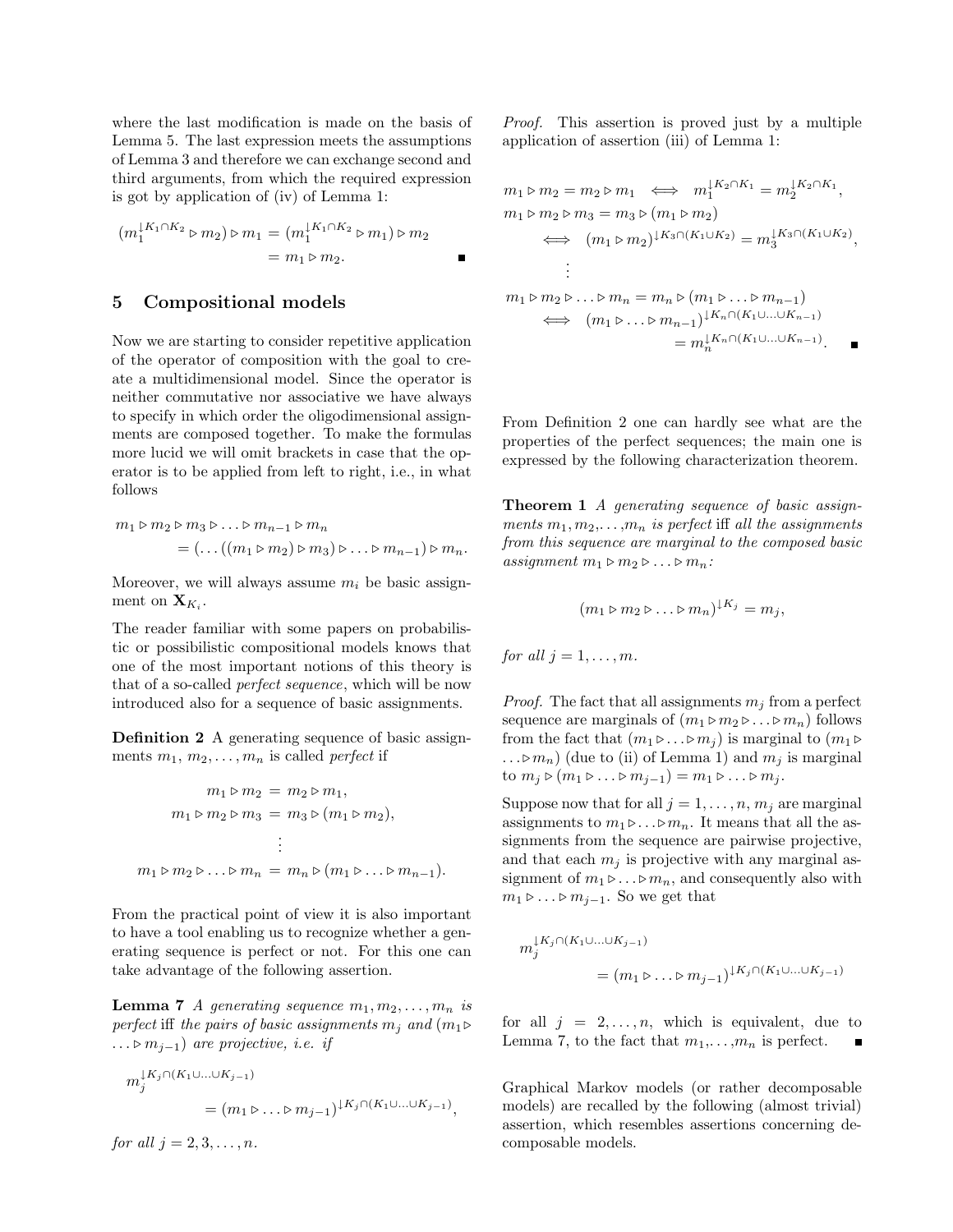**Theorem 2** Let a generating sequence of pairwise projective assignments  $m_1, m_2, \ldots, m_n$  be such that  $K_1, K_2, \ldots, K_n$  meets the well-known running intersection property:

$$
\forall j = 2, 3, \dots, n \quad \exists \ell (1 \le \ell < j)
$$
\n
$$
\text{such that} \quad K_j \cap (K_1 \cup \dots \cup K_{j-1}) \subseteq K_\ell.
$$

Then  $m_1, m_2, \ldots, m_n$  is perfect.

Proof. Due to Lemma 7 it is enough to show that for each  $j = 2, \ldots, n$  basic assignment  $m_j$  and the composed assignment  $m_1 \triangleright ... \triangleright m_{j-1}$  are projective. Let us prove it by induction.

For  $j = 2$  the required projectivity is guaranteed by the fact that we assume pairwise projectivity of all  $m_1, \ldots, m_n$ . So we have to prove it for general  $j > 2$  under the assumption that the assertion holds for  $j - 1$ , which means (due to Theorem 1) that all  $m_1, m_2, \ldots, m_{j-1}$  are marginal to  $m_1 \triangleright \ldots \triangleright m_{j-1}$ . Since we assume that  $K_1, \ldots, K_n$  meets the running intersection property, there exists  $\ell \in \{1, 2, \ldots, j - 1\}$ such that  $K_j \cap (K_1 \cup \ldots \cup K_{j-1}) \subseteq K_\ell$ . Therefore  $(m_1 \triangleright$ ... ⊳  $m_{j-1}$ )<sup>↓K<sub>j</sub>∩(K<sub>1</sub>∪...∪K<sub>j-1</sub>) and  $m_{\ell}^{\downarrow K_j \cap (K_1 \cup ... \cup K_{j-1})}$ </sup> are the same marginals of  $m_1 \triangleright ... \triangleright m_{i-1}$  and therefore they have to equal to each other:

$$
(m_1 \triangleright \ldots \triangleright m_{j-1})^{\downarrow K_j \cap (K_1 \cup \ldots \cup K_{j-1})}
$$
  
= 
$$
m_{\ell}^{\downarrow K_j \cap (K_1 \cup \ldots \cup K_{j-1})}.
$$

However we assume that  $m_i$  and  $m_\ell$  are projective and therefore also

$$
(m_1 \triangleright \ldots \triangleright m_{j-1})^{\downarrow K_j \cap (K_1 \cup \ldots \cup K_{j-1})}
$$
  
= 
$$
m_j^{\downarrow K_j \cap (K_1 \cup \ldots \cup K_{j-1})}.
$$

It should be stressed at this moment that running intersection property of  $K_1, K_2, \ldots, K_n$  is a sufficient condition guaranteeing a perfectness of a generating sequence of pairwise projective assignments. By no means this condition is necessary as it will be shown in the following example.

Example 5 Simple example is given by two basic assignments  $m_1$  and  $m_2$  from Example 1 (recall that they are defined on  $X_1$  and  $X_2$ , respectively, and their values can be found in Table 1) and the third assignment  $m_3 = m_1 \triangleright m_2$  (see Table 2). Considering sequence  $m_1, m_2, m_3$ , it is evident that  $K_1 = \{1\}, K_2 =$  $\{2\}, K_3 = \{1, 2\}$  do not meet the running intersection property. And yet the sequence  $m_1, m_2, m_3$  is perfect because all the assignments are marginal (or equal) to  $m_1 \triangleright m_2 \triangleright m_3$ . Notice that if we chose any other basic assignment  $\hat{m}_3$  on  $\mathbf{X}_{\{1,2\}}$  different from  $m_3 = m_1 \triangleright m_2$ , the generating sequence  $m_1, m_2, \hat{m}_3$ would not be perfect any more. So we see that perfectness of a sequence is not only a structural property connected with the properties of  $K_1, K_2, \ldots, K_n$  but depends also on specific values of the respective basic assignments.

The last assertion shows that each generating sequence defining a compositional model  $m_1 \triangleright ... \triangleright m_n$ can be transformed into a perfect sequence. It means, any basic assignment representable by a generating sequence  $m_1, m_2, \ldots, m_n$  can be represented also by a perfect sequence  $\hat{m}_1, \hat{m}_2, \dots, \hat{m}_n$ 

**Theorem 3** For any generating sequence  $m_1, m_2, \ldots, m_n$  the sequence  $\hat{m}_1, \hat{m}_2, \ldots, \hat{m}_n$  computed by the following process

$$
\hat{m}_1 = m_1, \n\hat{m}_2 = \hat{m}_1^{[K_2 \cap K_1]} \triangleright m_2, \n\hat{m}_3 = (\hat{m}_1 \triangleright \hat{m}_2)^{[K_3 \cap (K_1 \cup K_2)} \triangleright m_3, \n\vdots \n\hat{m}_n = (\hat{m}_1 \triangleright \dots \triangleright \hat{m}_{n-1})^{[K_n \cap (K_1 \cup \dots K_{n-1})]} \triangleright m_n
$$

is perfect and

$$
m_1 \triangleright \ldots \triangleright m_n = \hat{m}_1 \triangleright \ldots \triangleright \hat{m}_n.
$$

*Proof.* The perfectness of the sequence  $\hat{m}_1, \ldots, \hat{m}_n$ follows immediately from Lemma 7 and from the definition of this sequence as

$$
\hat{m}_i^{\downarrow K_i \cap (K_1 \cup \ldots \cup K_{i-1})} = (\hat{m}_1 \triangleright \ldots \triangleright \hat{m}_{i-1})^{\downarrow K_i \cap (K_1 \cup \ldots \cup K_{i-1})}
$$

yields projectivity of  $(\hat{m}_1 \triangleright ... \triangleright \hat{m}_{i-1})$  and  $\hat{m}_i$ .

Let us prove

$$
m_1 \triangleright \ldots \triangleright m_n = \hat{m}_1 \triangleright \ldots \triangleright \hat{m}_n
$$

by mathematical induction. Since  $m_1 = \hat{m}_1$  by definition, it is enough to show that

$$
m_1 \triangleright \ldots \triangleright m_i = \hat{m}_1 \triangleright \ldots \triangleright \hat{m}_i
$$

implies also

$$
m_1 \triangleright \ldots \triangleright m_{i+1} = \hat{m}_1 \triangleright \ldots \triangleright \hat{m}_{i+1}.
$$

In the following computations we will use the fact that due to Lemma 5

$$
(\hat{m}_1 \triangleright \ldots \triangleright \hat{m}_i)^{\downarrow K_{i+1} \cap (K_1 \cup \ldots K_i)} \triangleright m_{i+1}
$$
  
= 
$$
((\hat{m}_1 \triangleright \ldots \triangleright \hat{m}_i) \triangleright m_{i+1})^{\downarrow K_{i+1}}
$$